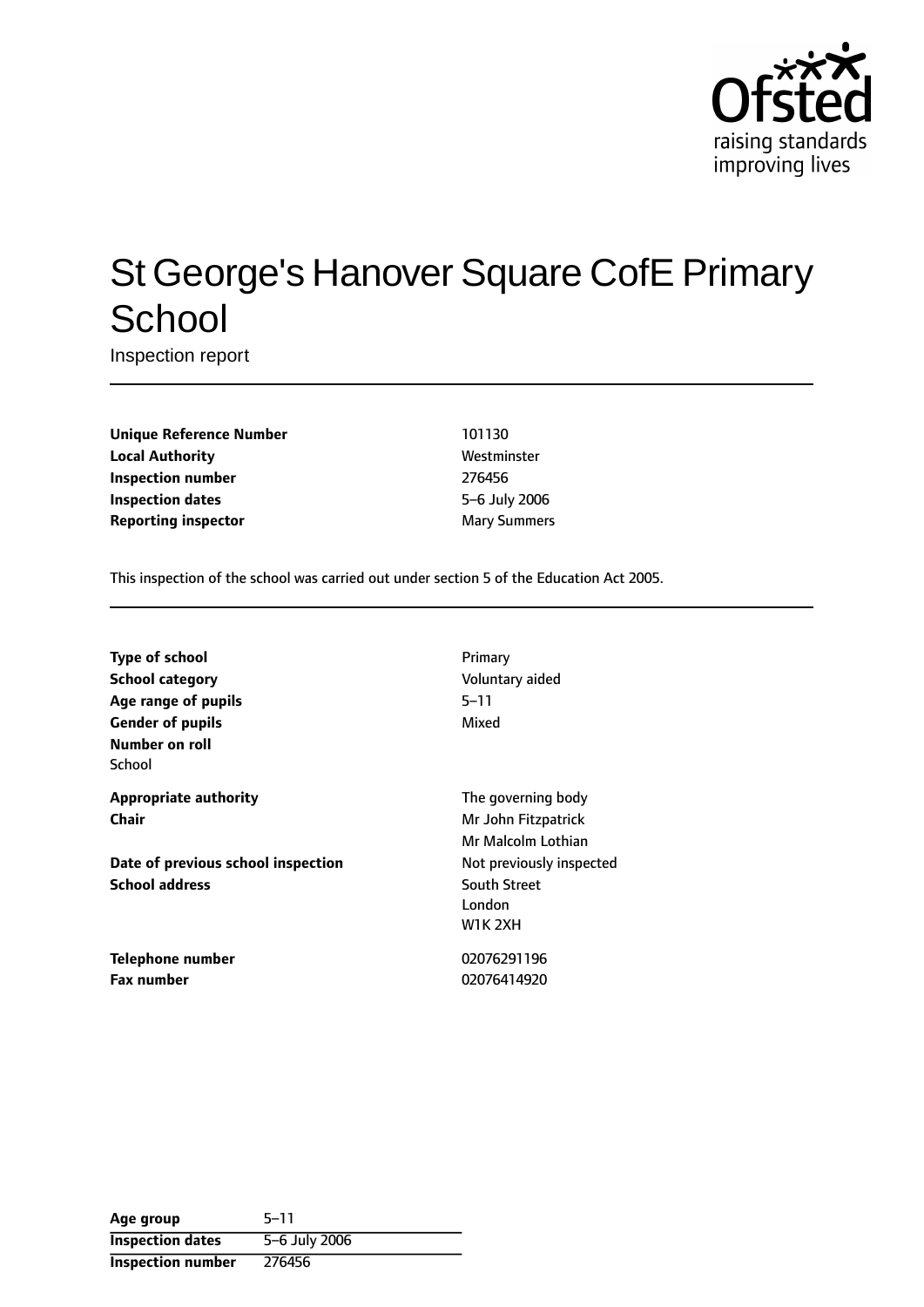.

© Crown copyright 2006

#### Website: www.ofsted.gov.uk

This document may be reproduced in whole or in part for non-commercial educational purposes, provided that the information quoted is reproduced without adaptation and the source and date of publication are stated.

Further copies of this report are obtainable from the school. Under the Education Act 2005, the school must provide a copy of this report free of charge to certain categories of people. A charge not exceeding the full cost of reproduction may be made for any other copies supplied.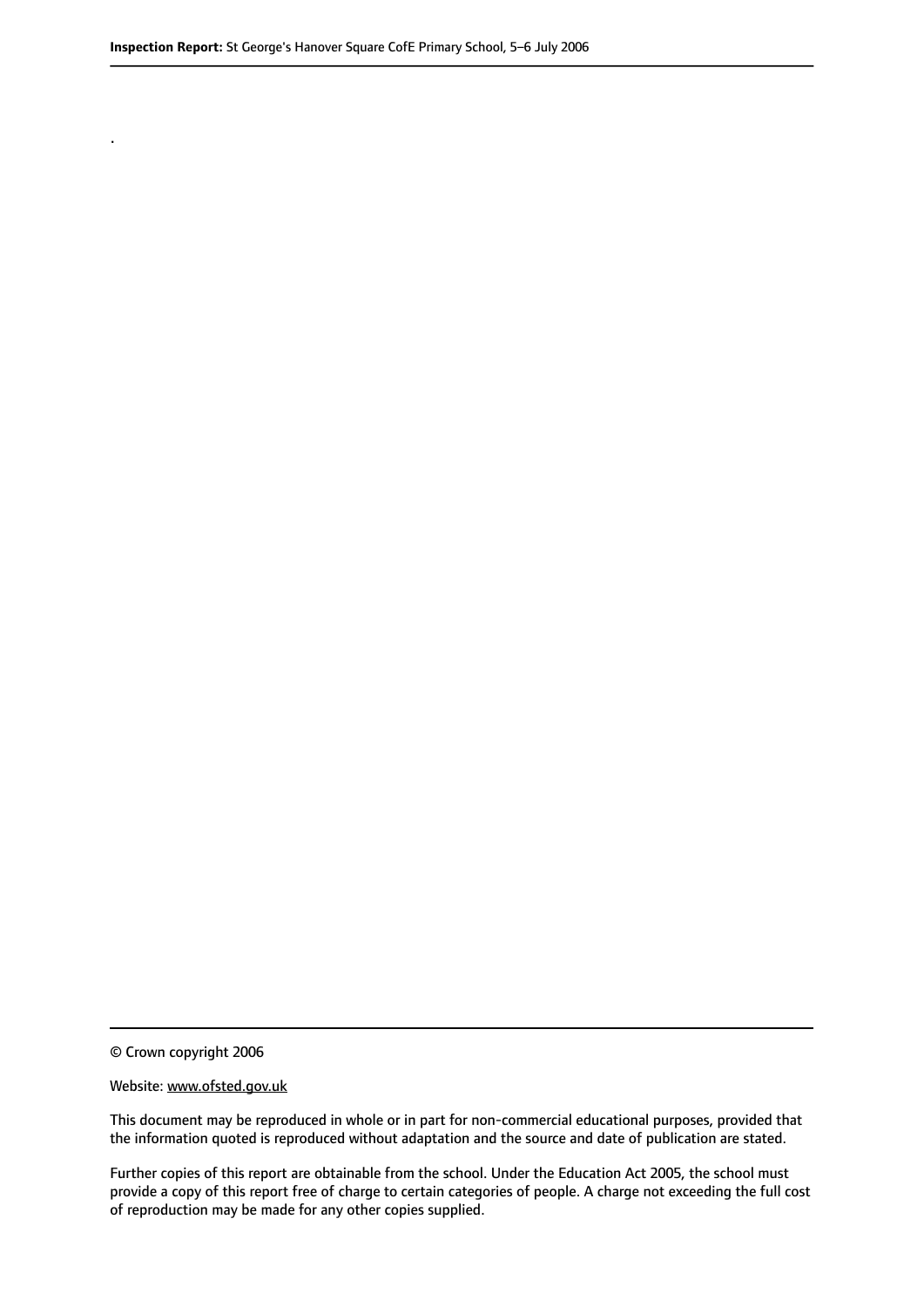# **Introduction**

The inspection was carried out by two Additional Inspectors.

### **Description of the school**

This small school serves the local community and further beyond. Many pupils come from relatively advantaged homes. A third are White British and the remainder represent many different ethnic backgrounds. Half speak English as an additional language and this includes 43 who are in the early stages of learning it. The number of pupils with learning difficulties and disabilities is low as is the number entitled to free school meals. The school recently gained the Artsmark Gold award. There has been a high turnover of staff over the past two years.

### **Key for inspection grades**

| Grade 1 | Outstanding  |
|---------|--------------|
| Grade 2 | Good         |
| Grade 3 | Satisfactory |
| Grade 4 | Inadequate   |
|         |              |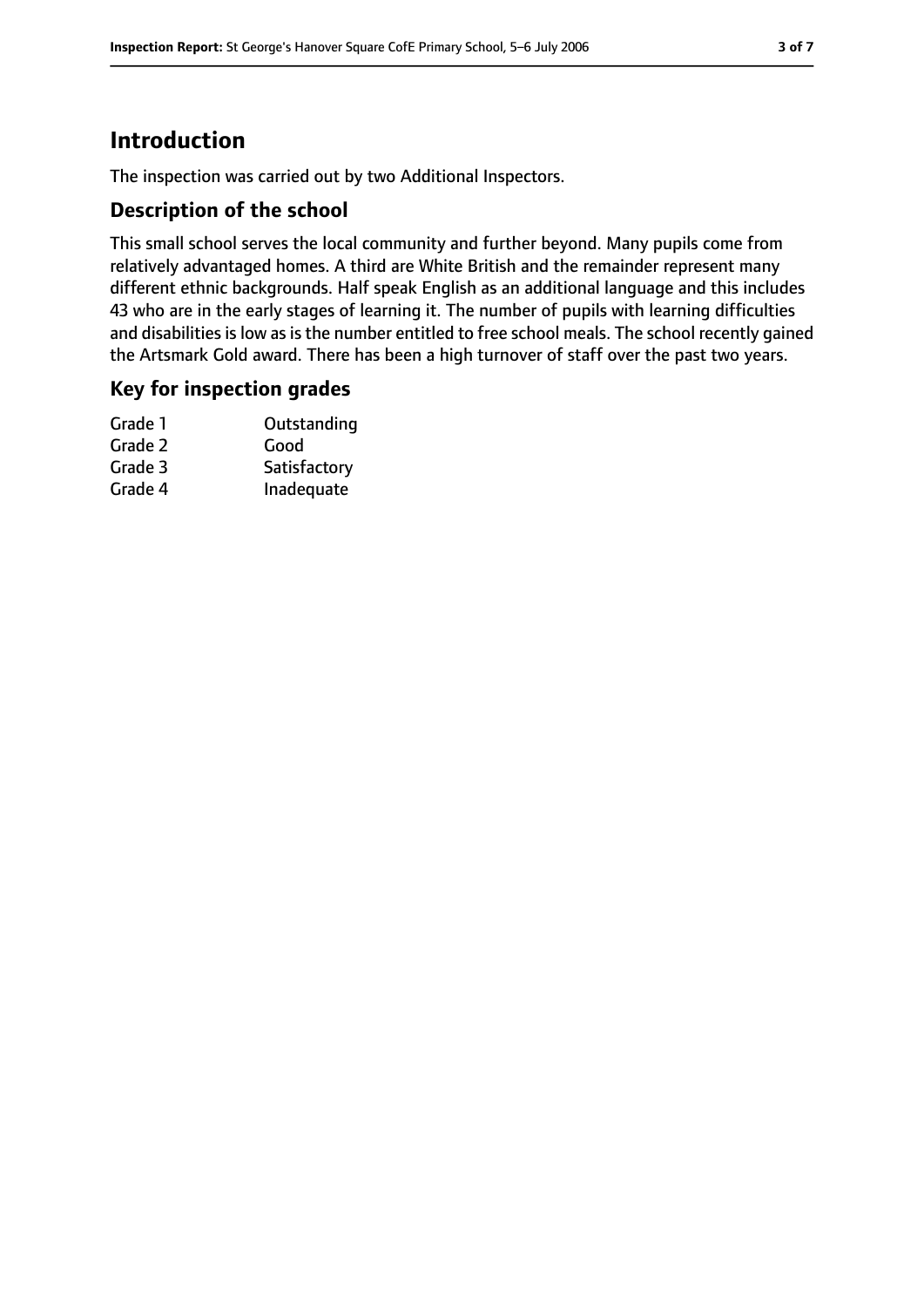# **Overall effectiveness of the school**

**Grade:**

### **What the school should do to improve further**

\* Improve provision in the Foundation Stage, particularly for creative and physical development.

\* Raise the achievement of the more able pupils in Years 1 and 2.

\* Improve systems to evaluate the school's performance and ensure that there is clear understanding of how progress in tackling weaknesses will be measured.

## **Achievement and standards**

**Grade:**

### **Personal development and well-being**

**Grade:**

# **Quality of provision**

### **Teaching and learning**

#### **Grade:**

Teaching is good overall and helps pupils develop their skills, knowledge and understanding well. Teaching in Reception and Years 1 and 2 is satisfactory but is improving as new and inexperienced staff develop their confidence and skills because of good ongoing professional development. Teachers throughout the school create an extremely warm and welcoming atmosphere in their classrooms and pupils feel confident to express their ideas, knowing they will be valued and respected. Pupils learn especially well in Years 3 to 6 because teachers use the information provided by ongoing assessment to plan appropriately challenging experiences for different groups of pupils. Pupils with additional learning difficulties are very well supported and those who are more able complete work at very high levels. Expectations of teachers are high and pupils relish every new challenge presented.

### **Curriculum and other activities**

#### **Grade:**

Curriculum provision is good overall. The school provides an interesting and relevant curriculum which contributes well to pupils' good academic achievement and outstanding personal development. In Years 1 and 2, although teachers plan different activities for the more able pupils, these are sometimes not challenging enough to really extend their learning sufficiently. A high number of pupils participate in the good range of clubs and activities available. They develop literacy, numeracy and ICT skills appropriately in other subjects. Visits, for example to the National Gallery and the Natural History Museum, contribute immensely to pupils' learning. Focus days and weeks help pupils develop their initiative and enterprise skills to stand them in good stead for the future. Talks from the Police and Fire Brigade and participation in the Junior Citizenship programme help pupils learn to be safe and responsible. Pupils organise fundraising events themselves which both involve and support the local community.

The curriculum for the Reception class provides a range of well planned experiences. However, it is new and not yet embedded in practice. The outdoor area is too small to organise really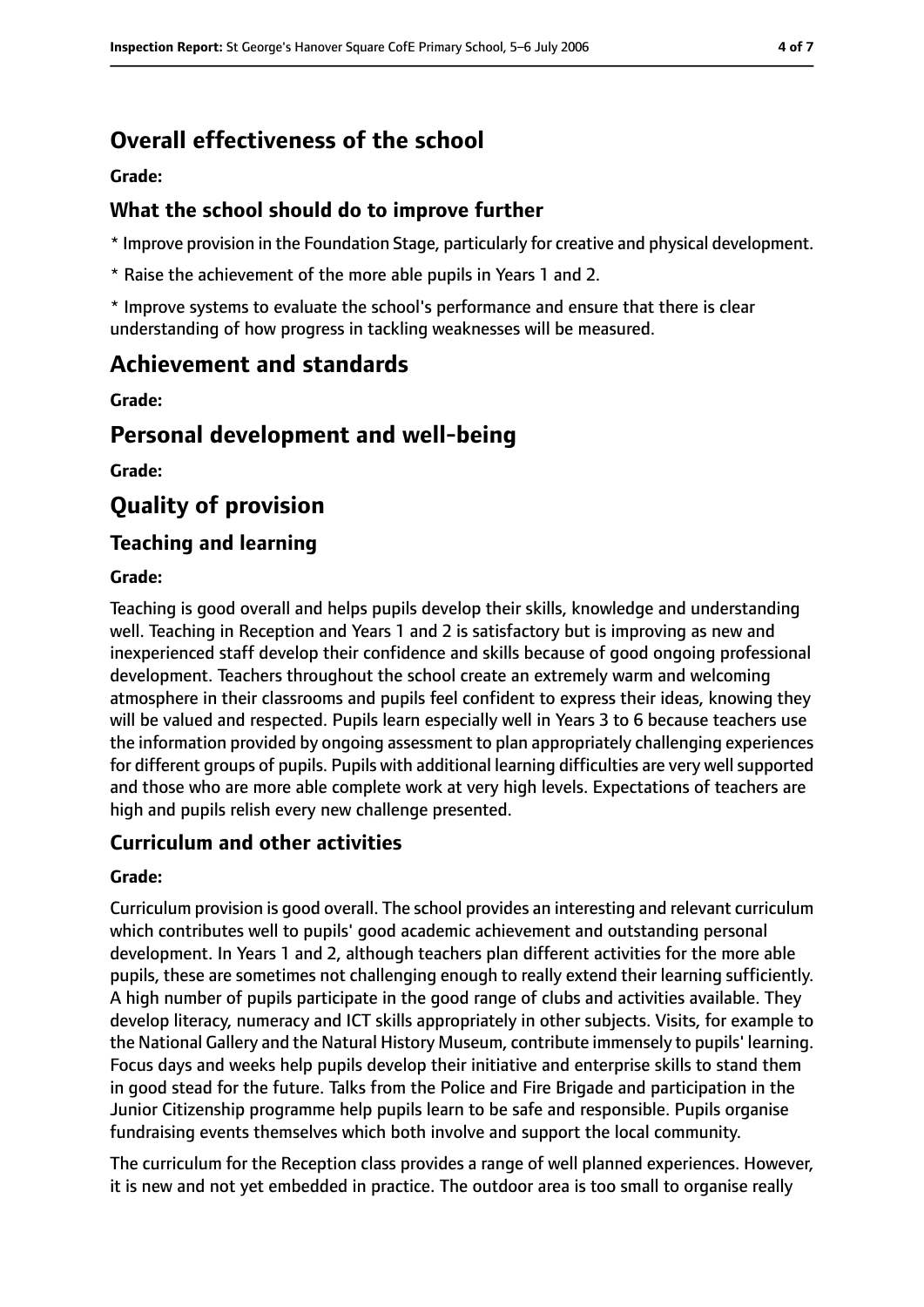exciting activities that extend children's creative development and knowledge and understanding of the world. The lack of suitable resources further hinders planning for these areas of learning.

#### **Care, guidance and support**

#### **Grade:**

Good care, guidance and support enable pupils to achieve high standards in their work and personal development. Specific social and emotional needs are met very well by the learning mentor, who also organises a useful programme to help Year 6 pupils prepare for secondary school. The school's strong Christian ethos contributes significantly to pupils' personal development. Pupils always know they have someone to turn to if they have a problem. Good assessment procedures track pupils' development and trigger intervention programmes to support those who are experiencing any problems. However, the information is not always used well enough to plan challenging enough activities for the more able pupils in Years 1 and 2.

Pupils know their targets for improvement and take delight in checking their own work to see if they have achieved them. Arrangements for promoting pupils' health, safety and welfare are good.

### **Leadership and management**

**Grade:**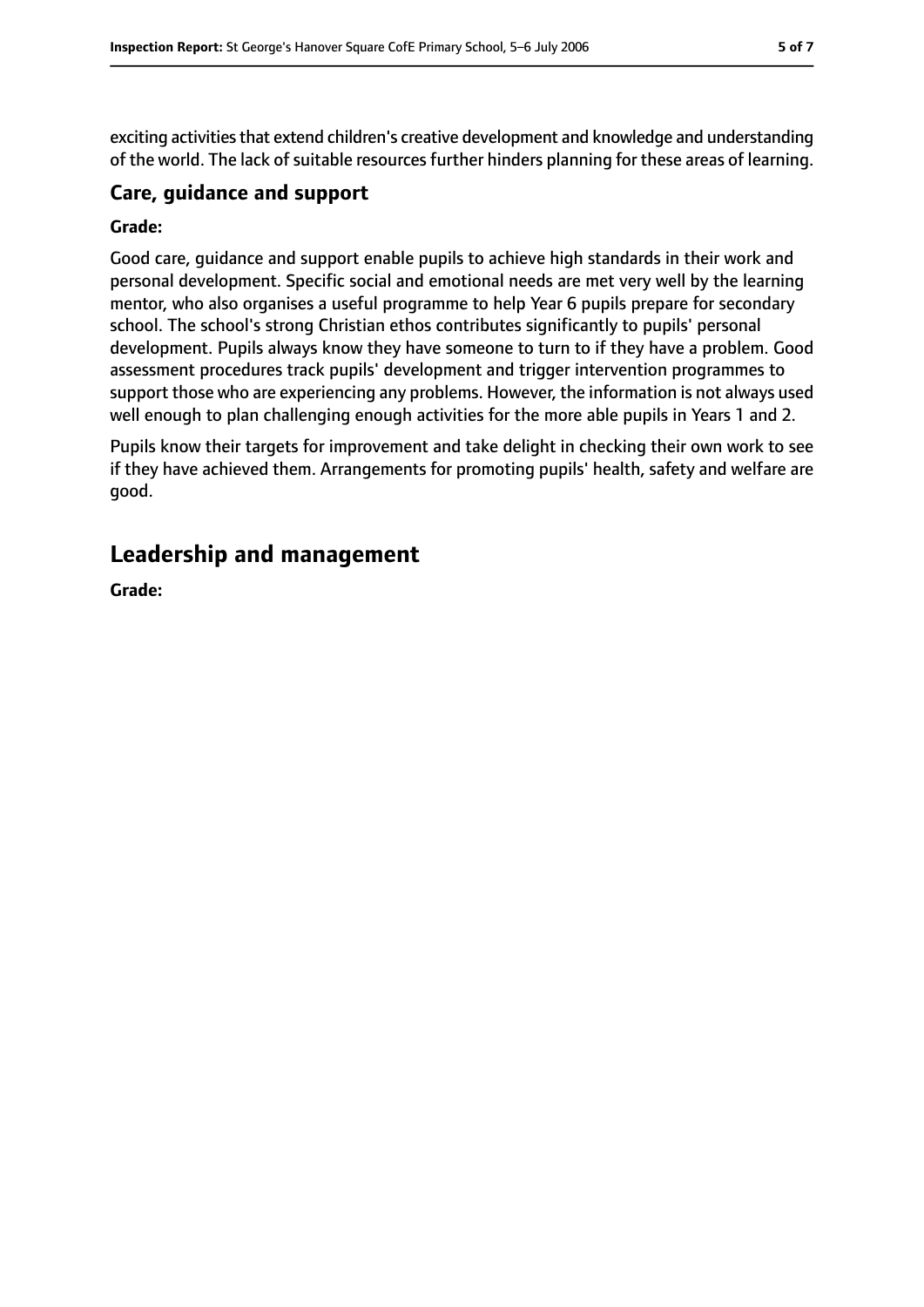**Any complaints about the inspection or the report should be made following the procedures set out in the guidance 'Complaints about school inspection', which is available from Ofsted's website: www.ofsted.gov.uk.**